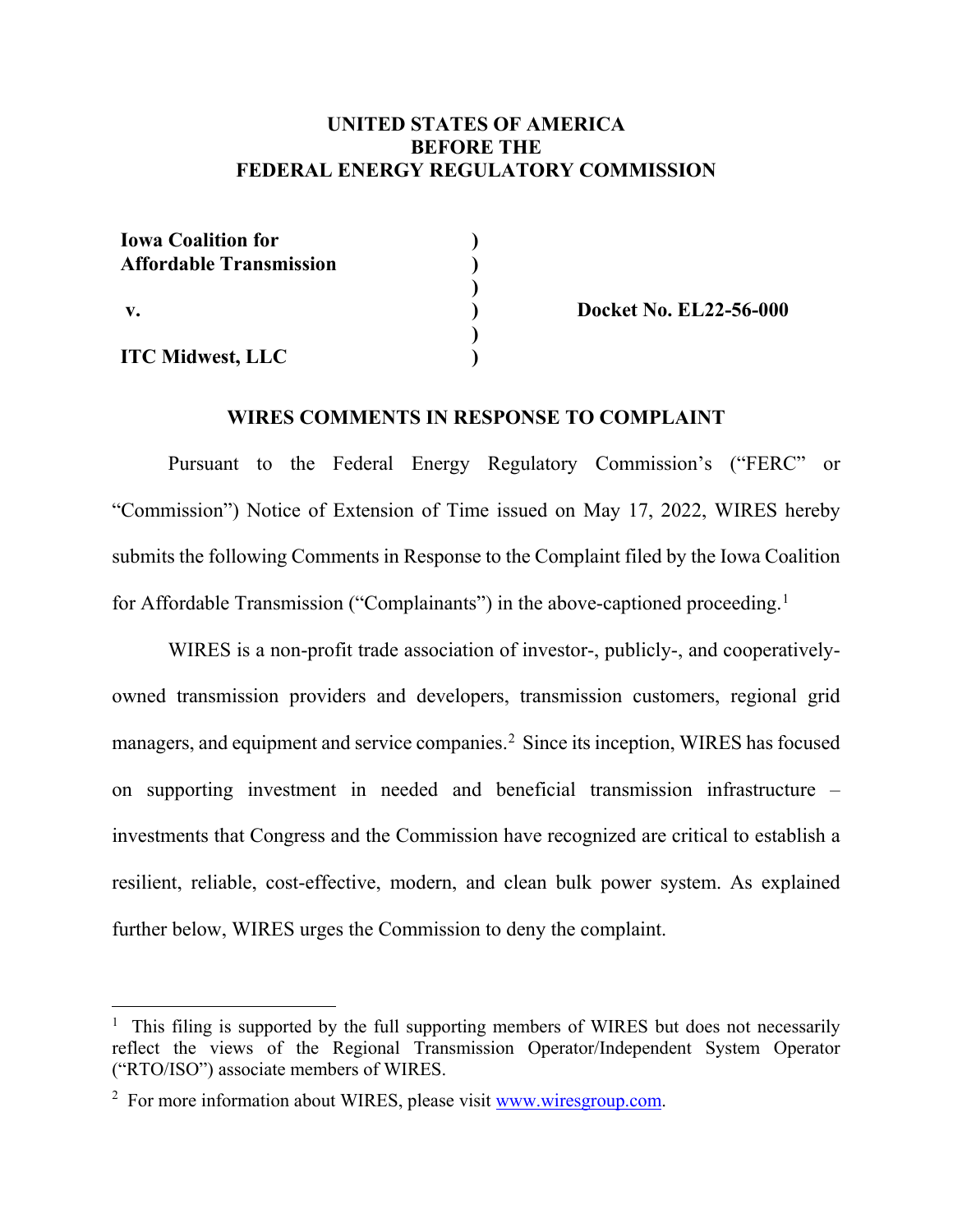### **I. BACKGROUND**

In 2007, ITC Midwest LLC ("ITC Midwest") was created as a wholly-owned subsidiary of ITC Holdings, LLC ("ITC Holdings") to own and operate certain transferred FERC-jurisdictional transmission assets.<sup>[3](#page-1-0)</sup> At that time, ITC Midwest submitted under Federal Power Act ("FPA") section 205<sup>[4](#page-1-1)</sup> proposed transmission rates that, among other things, sought approval of use of an actual capital structure targeted to reflect 60 percent equity and 40 percent debt to calculate the overall rate of return in ITC Midwest's transmission rate formula.<sup>[5](#page-1-2)</sup> In support of its request, ITC Midwest argued that the Commission had previously approved the use of the same actual capital structure before for another independent transmission company and that the proposed use of an actual capital structure is consistent with Commission precedent and is appropriate from a financial standpoint.[6](#page-1-3)

The Commission approved , among other things, ITC Midwest's proposal to use an actual capital structure targeted to reflect 60 percent equity and 40 percent debt to calculate the overall rate of return as part of its approval of proposed rates ITC Midwest would charge as an independent transmission company. [7](#page-1-4) In doing so, the Commission explained that the acceptance of ITC Midwest's proposal to use its actual capital structure with a

<span id="page-1-2"></span>5 *Id*. at P 8.

 $\overline{a}$ 

<span id="page-1-4"></span>7  *Id*. at P 49.

<span id="page-1-0"></span><sup>3</sup> *ITC Holdings Corp.*, 121 FERC ¶ 61,229 (2007) ("2007 Order").

<span id="page-1-1"></span><sup>4</sup> 16 U.S.C. § 824d.

<span id="page-1-3"></span><sup>6</sup> *Id*. at PP 46 and 48.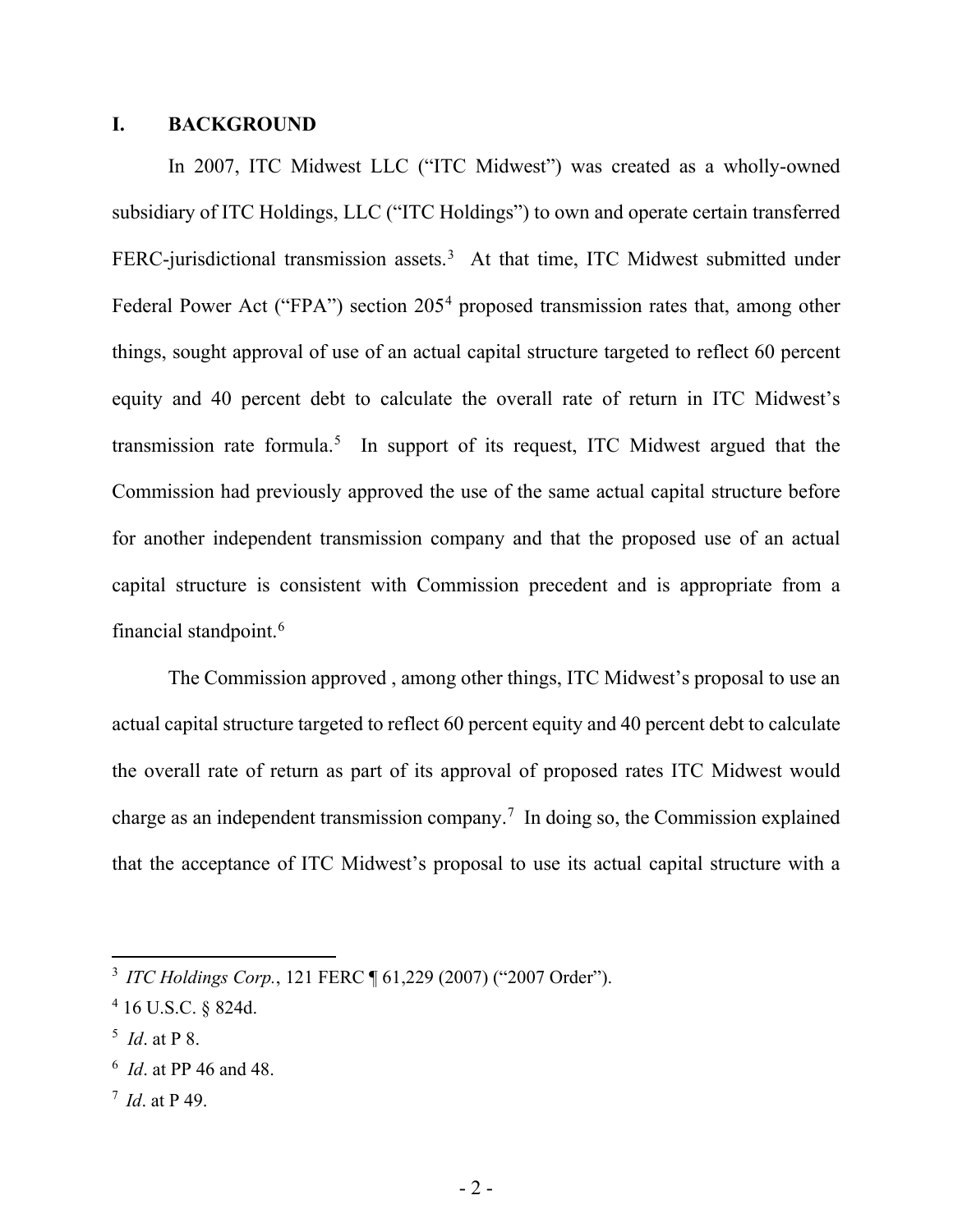target equity ratio of 60 percent "reflects the Commission's preference to use a utility's own capital structure if the utility issues its own debt without guarantees, has its own bond rating, and has a capital structure within the range of capital structures approved by the Commission."[8](#page-2-0) Moreover, the Commission rejected protesters' arguments that ITC Midwest's proposed equity ratio was too high, finding instead that ITC Midwest's capital structure was within the range of other similarly situated transmission owners and was consistent with Commission precedent.<sup>[9](#page-2-1)</sup> As a result, the Commission concluded that "using ITC Midwest's actual capital structure will not produce unjust and unreasonable rates."[10](#page-2-2) To the contrary, the Commission found that "using ITC Midwest's capital structure and its actual cost of long-term debt to calculate its weighted cost of capital will reflect its actual financing costs and provide a return sufficient to maintain its debt and corporate credit ratings."[11](#page-2-3)

On May 10, 2022, Complainants filed a complaint pursuant to sections 206 and 306 of the FPA<sup>[12](#page-2-4)</sup> and Rule 206 of the FERC's Rules of Practice and Procedure<sup>[13](#page-2-5)</sup> contending that ITC Midwest's previously approved capital structure is now unjust and unreasonable

<span id="page-2-0"></span><sup>8</sup> *Id*. citing *Transcontinental Gas Pipe Line Corp*., Opinion No. 414-A, 84 FERC ¶ 61,084 at 61,413-415, *reh'g denied*, Opinion No. 414-B, 85 FERC ¶ 61,323 (1998), *petition for review denied, North Carolina Utilities Commission v. FERC*, D.C. Cir. Case No. 99-1037 (Feb. 7, 2000) (per curium).

<span id="page-2-1"></span><sup>9</sup> *Id.* at P 49.

<span id="page-2-2"></span><sup>10</sup> *Id.*

<span id="page-2-3"></span> $11$  *Id.* 

<span id="page-2-4"></span><sup>12 16</sup> U.S.C. §§ 824e and 825e.

<span id="page-2-5"></span><sup>13 18</sup> C.F.R. § 385.206 (2022).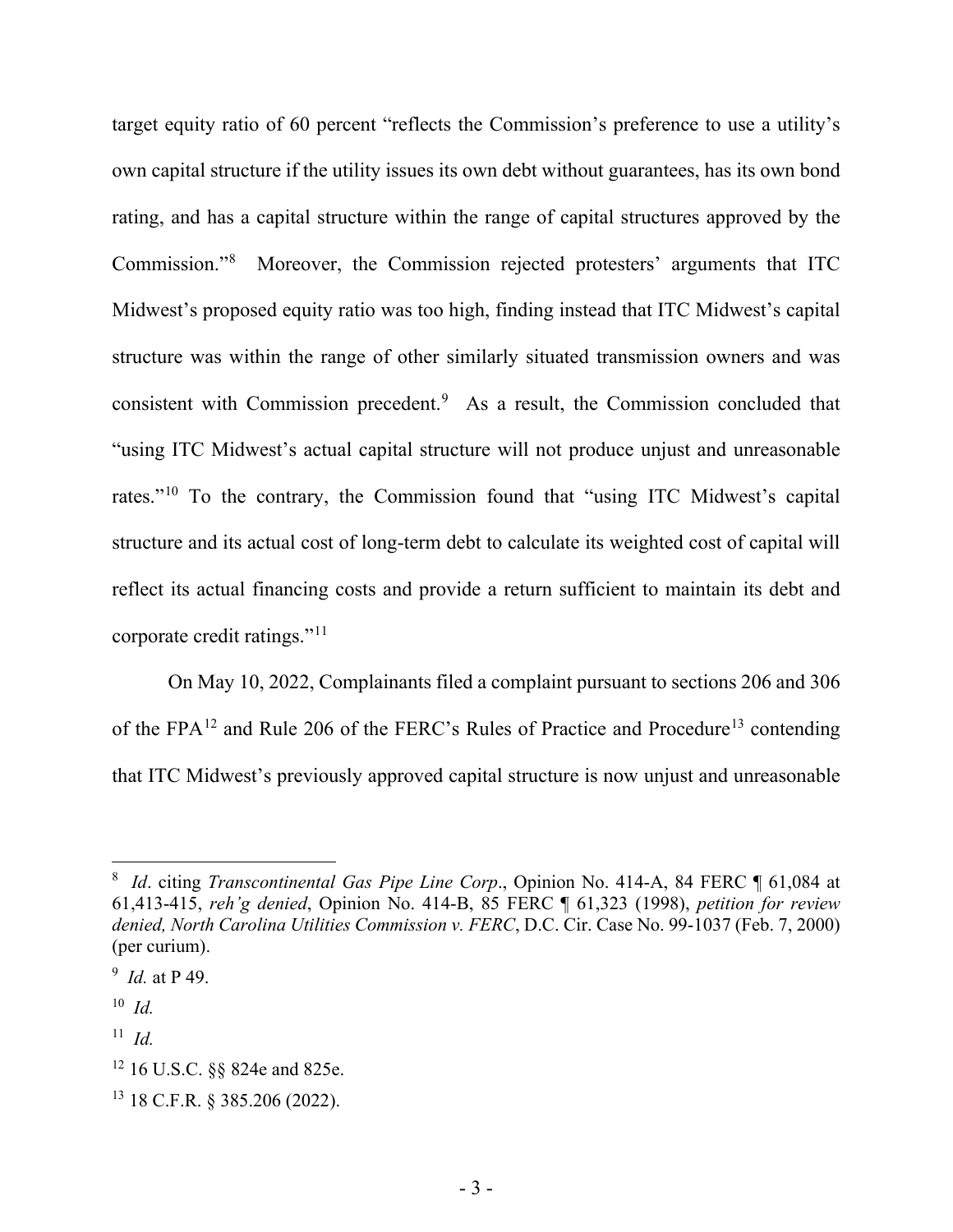and asking the Commission to modify ITC Midwest's existing 60% equity and 40% debt capital structure and establish an equity ratio for ITC Midwest of 53%.

## **II. THE COMMISSION SHOULD DENY COMPLAINANT'S REQUEST TO ABANDON ITS LONGSTANDING PRECEDENT ESTABLISHING A PREFERENCE FOR USING ACTUAL CAPITAL STRUCTURES FOR RATEMAKING PURPOSES**

The Commission's policy and precedent on approval of a utility's capital structure for ratemaking purposes is well established: the Commission uses the operating company's actual capital structure where the operating company: (1) issues its own debt without guarantees; (2) has its own bond rating; and (3) has a capital structure within the range of capital structures approved by the Commission.<sup>[14](#page-3-0)</sup> Commission policy favors using an operating company's actual capital structure unless (a) the company has requested and received a hypothetical capital structure for a transmission project as a rate incentive under Order No. 679, on a case-by-case basis,<sup>[15](#page-3-1)</sup> or (b) the actual capital structure is beyond generally accepted limits so as to cause "anomalous rates of return."[16](#page-3-2) The Commission has rejected complaints challenging capital structures where there is no showing that the capital structures employed in formula rates are inaccurate, unreflective of their actual capital structures, or inconsistent with capital structures that have been approved by the Commission for ratemaking purposes.<sup>[17](#page-3-3)</sup>

<span id="page-3-0"></span><sup>&</sup>lt;sup>14</sup> Opinion No. 414-A at 61,415.

<span id="page-3-1"></span><sup>15</sup> Order No. 679, FERC Stats. & Regs. ¶ 31,222 at P 132.

<span id="page-3-2"></span><sup>16</sup> *Ala.-Tenn. Natural Gas Co.*, 38 FERC ¶ 61,251 at 61,849-50.

<span id="page-3-3"></span><sup>17</sup> *Ass'n. of Businesses Advocating Tariff Equity v. Midcontinent Indep. Sys. Operator, Inc.*, 148 FERC ¶ 61,049 at P 195 (2014).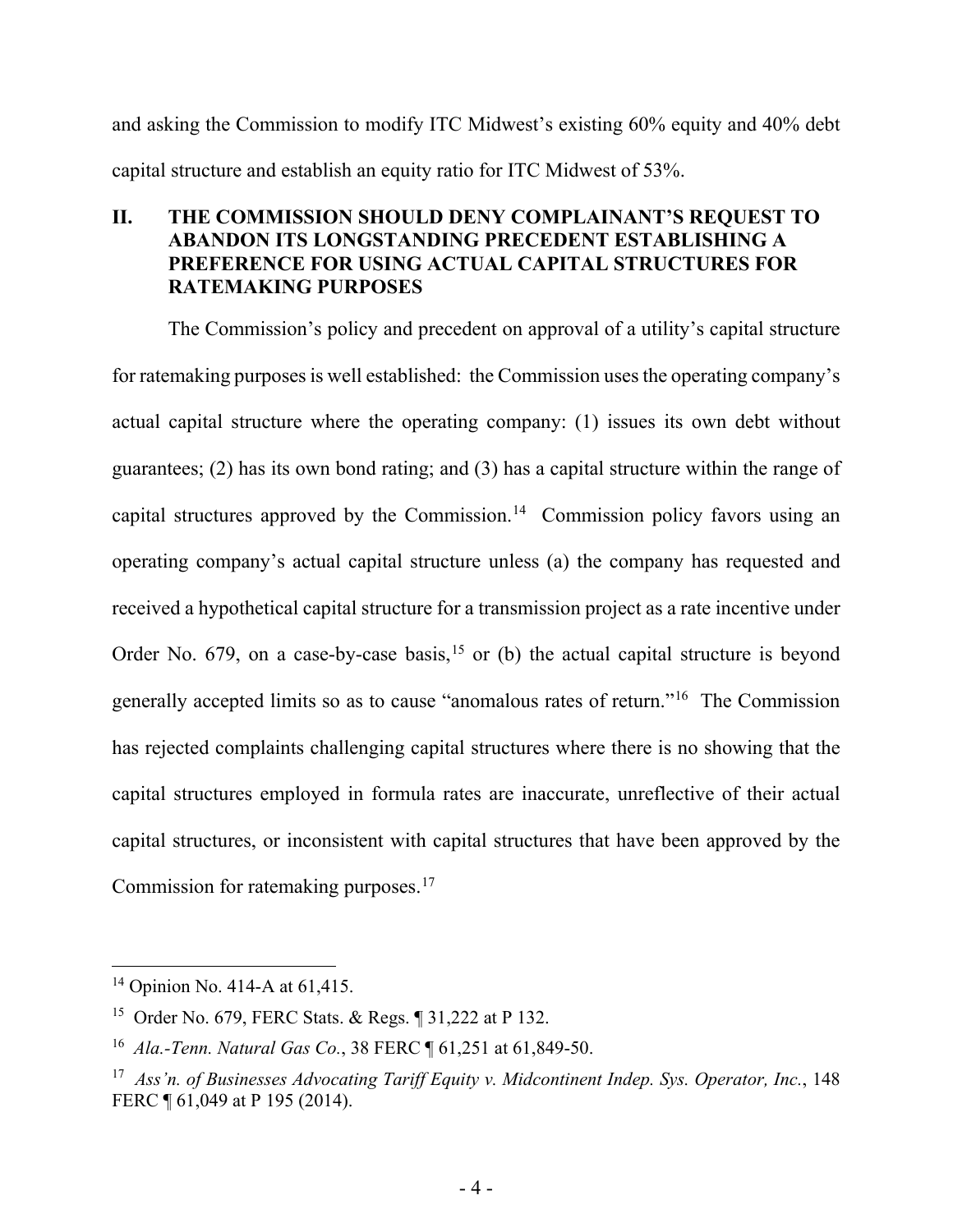Fifteen years after the Commission approved ITC Midwest's capital structure using its longstanding methodology, Complainants seek to upend FERC precedent and policy in favor of a more result-oriented outcome. The Commission should reject the complaint for legal and policy reasons.

Under FPA section 206, the proponent of a rate change "bears 'the burden of proving that the existing rate is unlawful.…' Therefore, unlike section 205, section 206 mandates a two-step procedure that requires FERC to make an explicit finding that the existing rate is unlawful before setting a new rate."<sup>[18](#page-4-0)</sup> FPA section 206 requires more than a showing that an alternative rate would be just and reasonable to demonstrate that the existing rate is unjust and unreasonable.<sup>[19](#page-4-1)</sup> "The requirement biases Commission action toward preservation of prevailing rates absent a heightened showing," and "[t]he inertia created by the heightened 206 standard enhances stability and encourages the development of expectations that utilities … must have to conduct business in a capital-intensive industry.[20](#page-4-2)

The Complainants do not meet their burden under FPA section 206. The complaint fails to demonstrate that the circumstances under which the Commission authorized ITC Midwest to use its actual capital structure for ratemaking purposes have changed in any material respect. The complaint makes no showing that the capital structure ITC Midwest uses in its formula rate is inaccurate, unreflective of ITC Midwest's actual capital structure,

<span id="page-4-0"></span><sup>18</sup> *Emera Me. v. FERC*, 854 F.3d 9, 21 (D.C. Cir. 2017) (internal citations omitted).

<span id="page-4-1"></span><sup>19</sup> *PJM Interconnection, LLC,* 177 FERC ¶ 61,209 at P 44 (2021)

<span id="page-4-2"></span><sup>20</sup> *Id.*, Commissioner Danly dissenting.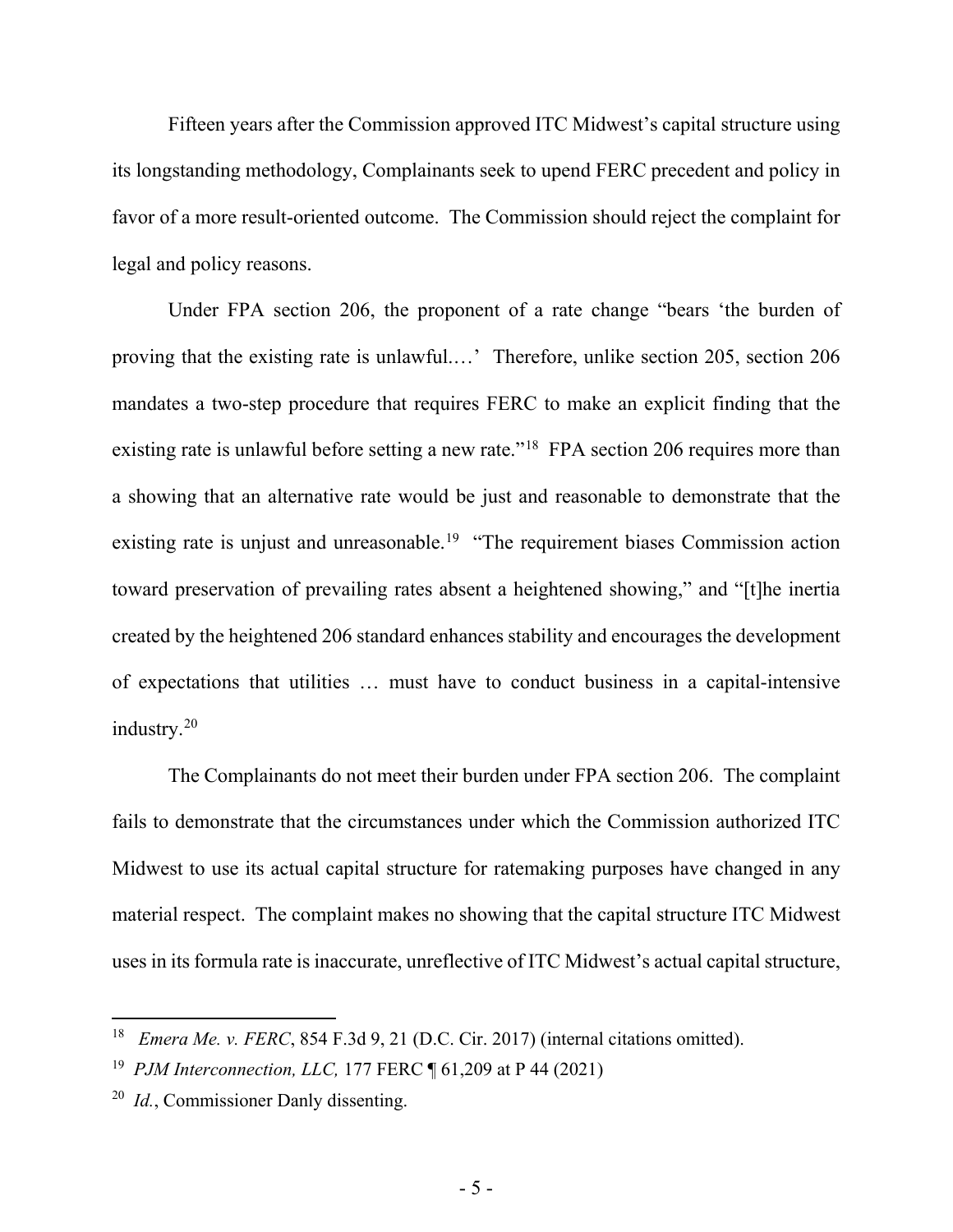or is inconsistent with other FERC-approved capital structures.<sup>[21](#page-5-0)</sup> Under Commission precedent, that failure alone warrants dismissal of the complaint.

Instead, the complaint asks the Commission to fundamentally change its wellestablished policy using a three-pronged test to determine whether a utility's actual capital structure can be used and replace ITC Midwest's actual capital structure with one determined by the mean and median of certain selectively chosen proxy groups. If, as Complainants' propose, challenges to utilities' capital structure can be based on whether their bond ratings mirror that of their parent, or simply because the operating company shares management with its parent, the Commission should anticipate an influx of challenges to utility capital structures. As a result, the Commission should reject the Complainants' request to abandon its precedent and adopt a new test for whether to allow a utility to use its actual capital structure because of the disruptive consequences a significant number of utilities would face as a result.

Finally, there are compelling policy reasons for not changing Commission policy to adopt a methodology for determining a capital structure by use of the mean and median of proxy groups compiled by a witness. Self-evidently, a policy of determining a utility's capital structure by establishing a methodology that is designed to result in increasingly lower rates of return would be at odds with the Commission's goal of facilitating the development of transmission infrastructure in order to address the changing resource mix,

<span id="page-5-0"></span> $21$  In fact, the complaint shows that ITC Midwest's equity ratio falls within the range of accepted just and reasonable equity percentages produced by all investor-owned utilities from across the United States. *See* Complaint at p. 5, Proxy Group 1 of Table.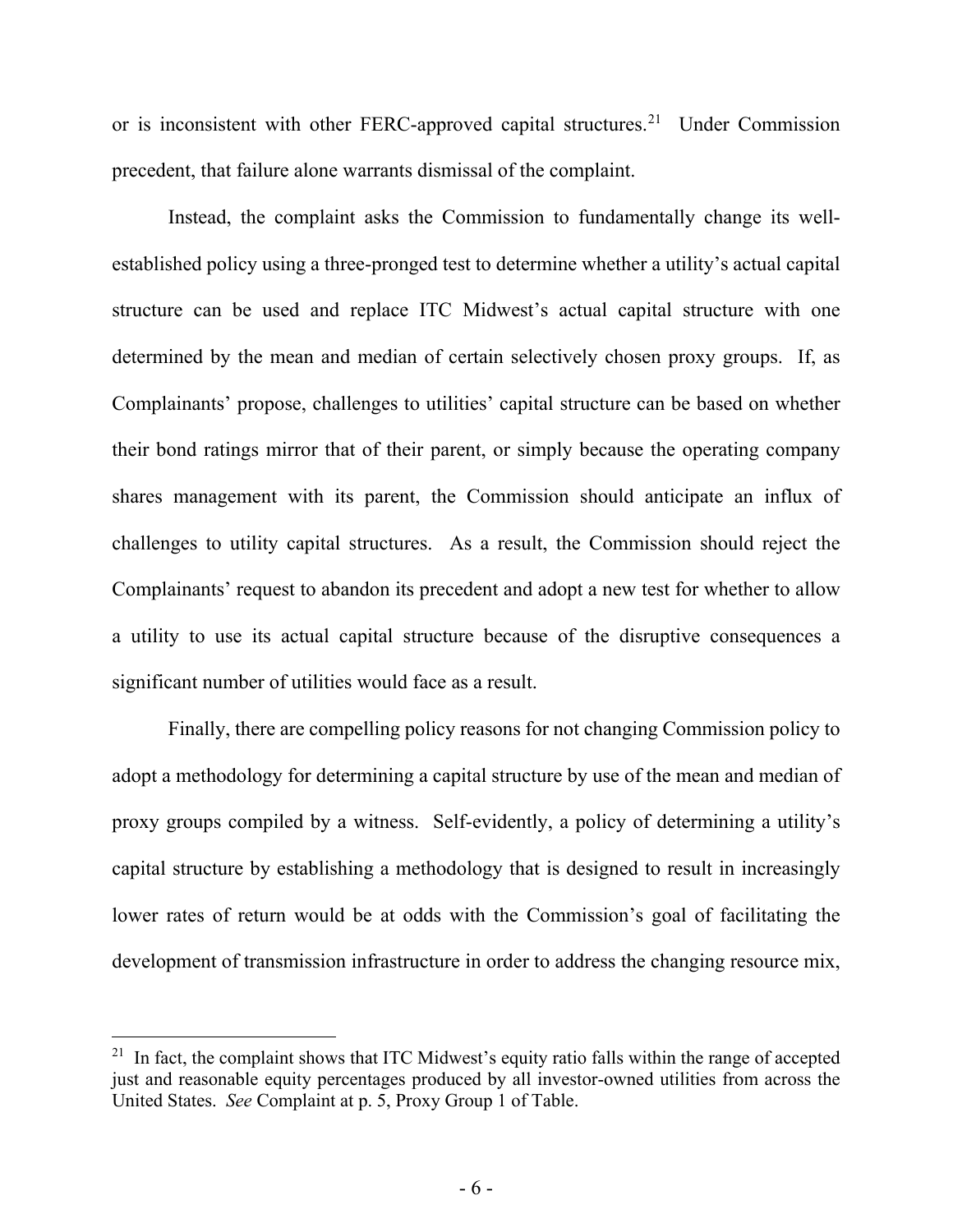respond to increasing resilience challenges, and meet the nation's future energy needs.<sup>[22](#page-6-0)</sup> Moreover, requiring ITC Midwest to restructure debt during the current time of economic volatility and rising interest rates could bring significant cost risk to ITC Midwest's customers. To the extent the Commission correctly anticipates the need for planning and building significant additional transmission facilities to accommodate future changes in the resource mix and demand,<sup>[23](#page-6-1)</sup> the Commission needs to retain and implement policies that entice transmission owners to build that transmission. This is especially important for longer-distance, multi-state transmission lines that necessarily involve greater siting and development challenges.

Given the risks involved with transmission development, WIRES has urged the Commission to provide regulatory certainty with respect to its policies impacting investment in transmission so that transmission owners will have the opportunity to earn a stable, just and reasonable return on their investments.<sup>[24](#page-6-2)</sup> Similarly, others have also urged the Commission to avoid frequent revisions to transmission policies that "introduce[] regulatory uncertainty that, counterproductively, tends to stifle investment in large capital projects like transmission infrastructure."[25](#page-6-3) Accordingly, the Commission should continue

<span id="page-6-0"></span><sup>22</sup> *See Building for the Future Through Electric Regional Transmission Planning and Cost Allocation and Generator Interconnection*, 179 FERC ¶ 61,028 (2022).

<span id="page-6-1"></span><sup>23</sup> *Id.* at P 26.

<span id="page-6-2"></span><sup>24</sup> *See e.g.*, Supplemental Comments of WIRES at p. 18, Docket No. PL19-04 (June 18, 2020).

<span id="page-6-3"></span><sup>25</sup> *See* Comments of Electricity Consumers Resource Council ("ELCON") at p. 7, Docket No. RM20-10 (June 25, 2021) (noting a series of changes to Commission transmission incentives policy).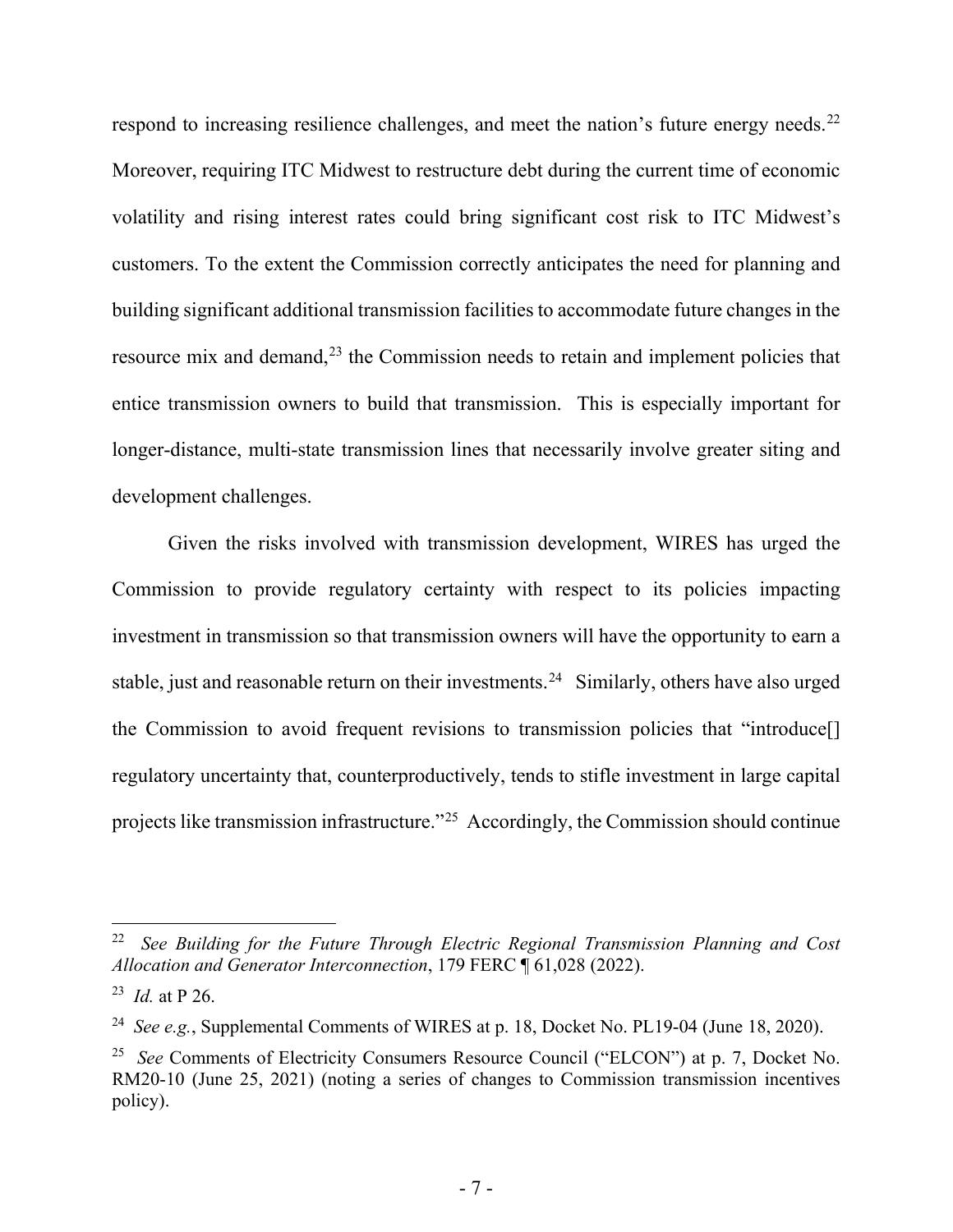to adhere to its well-established policy on using actual capital structure for ratemaking purposes.

# **III. CONCLUSION**

For the foregoing reasons, WIRES respectfully requests that the Commission deny the complaint.

Respectfully submitted,

*/s/ Larry Gasteiger* Larry Gasteiger Executive Director WIRES 529 14th Street, N.W., Suite 1280 Washington, D.C. 20045 (703) 980-5750

June 15, 2022